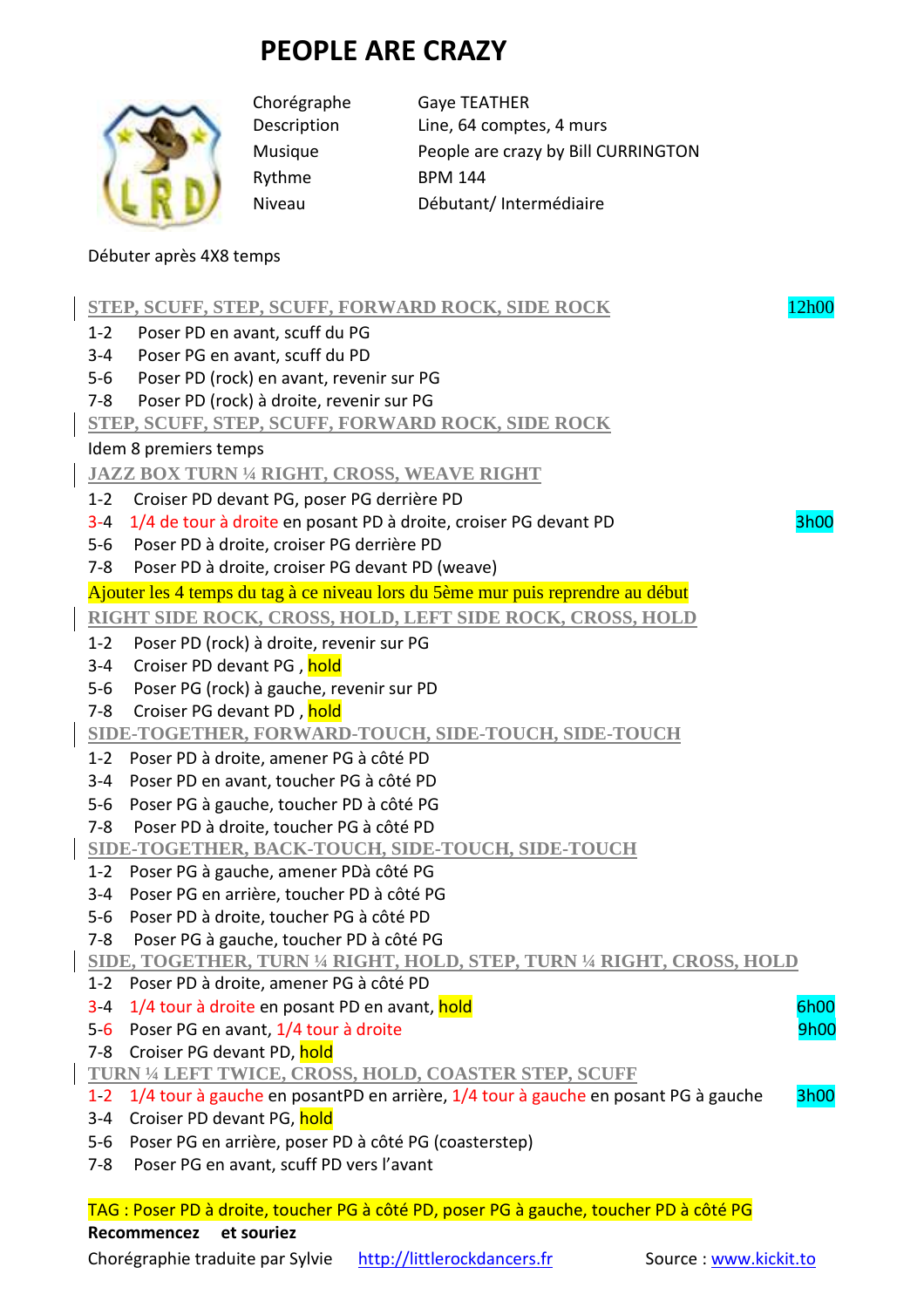$\mathbf{I}$ 

People Are Crazy

Choreographed by Gaye Teather

Description:64 count, 4 wall, beginner/intermediate stroll line dance

Musique:**People Are Crazy** by Billy Currington [CD: Little Bit Of Everything /

32 count intro

STEP, SCUFF, STEP, SCUFF, FORWARD ROCK, SIDE ROCK

1-4Step right forward, scuff left forward, step left forward, scuff right forward

5-8Rock right forward, recover to left, rock right to side, recover to left

STEP, SCUFF, STEP, SCUFF, FORWARD ROCK, SIDE ROCK

1-4Step right forward, scuff left forward, step left forward, scuff right forward

5-8Rock right forward, recover to left, rock right to side, recover to left

JAZZ BOX TURN ¼ RIGHT, CROSS, WEAVE RIGHT

1-2Cross right over left, step left back

3-4Turn ¼ right and step right to side, cross left over right (facing 3:00)

5-8Step right to side, cross left behind right, step right to side, cross left over right

Add 4 count tag and start from beginning again at this point during wall 5

RIGHT SIDE ROCK, CROSS, HOLD, LEFT SIDE ROCK, CROSS, HOLD

1-4Rock right to side, recover to left, cross right over left, hold

5-8Rock left to side, recover to right, cross left over right, hold

SIDE-TOGETHER, FORWARD-TOUCH, SIDE-TOUCH, SIDE-TOUCH

1-4Step right to side, step left together, step right forward, touch left together

5-8Step left to side, touch right together, step right to side, touch left together

SIDE-TOGETHER, BACK-TOUCH, SIDE-TOUCH, SIDE-TOUCH

1-4Step left to side, step right together, step left back, touch right together

5-8Step right to side, touch left together, step left to side, touch right together

SIDE, TOGETHER, TURN ¼ RIGHT, HOLD, STEP, TURN ¼ RIGHT, CROSS, HOLD

1-2Step right to side, step left together

3-4Turn ¼ right and step right forward, hold

5-8Step left forward, turn ¼ right, cross left over right, hold (facing 9:00)

TURN ¼ LEFT TWICE, CROSS, HOLD, COASTER STEP, SCUFF

1-2Turn ¼ left and step right back, turn ¼ left and step left to side, (facing 3:00)

3-4Cross right over left, hold

5-8Step left back, step right together, step left forward, scuff right forward REPEAT

TAG

On wall 5, dance counts 1-24 (3:00, with left crossed over right following the weave). Music will pause for 4 counts

1-4Step right to side, touch left together, step left to side, touch right together Start again from beginning